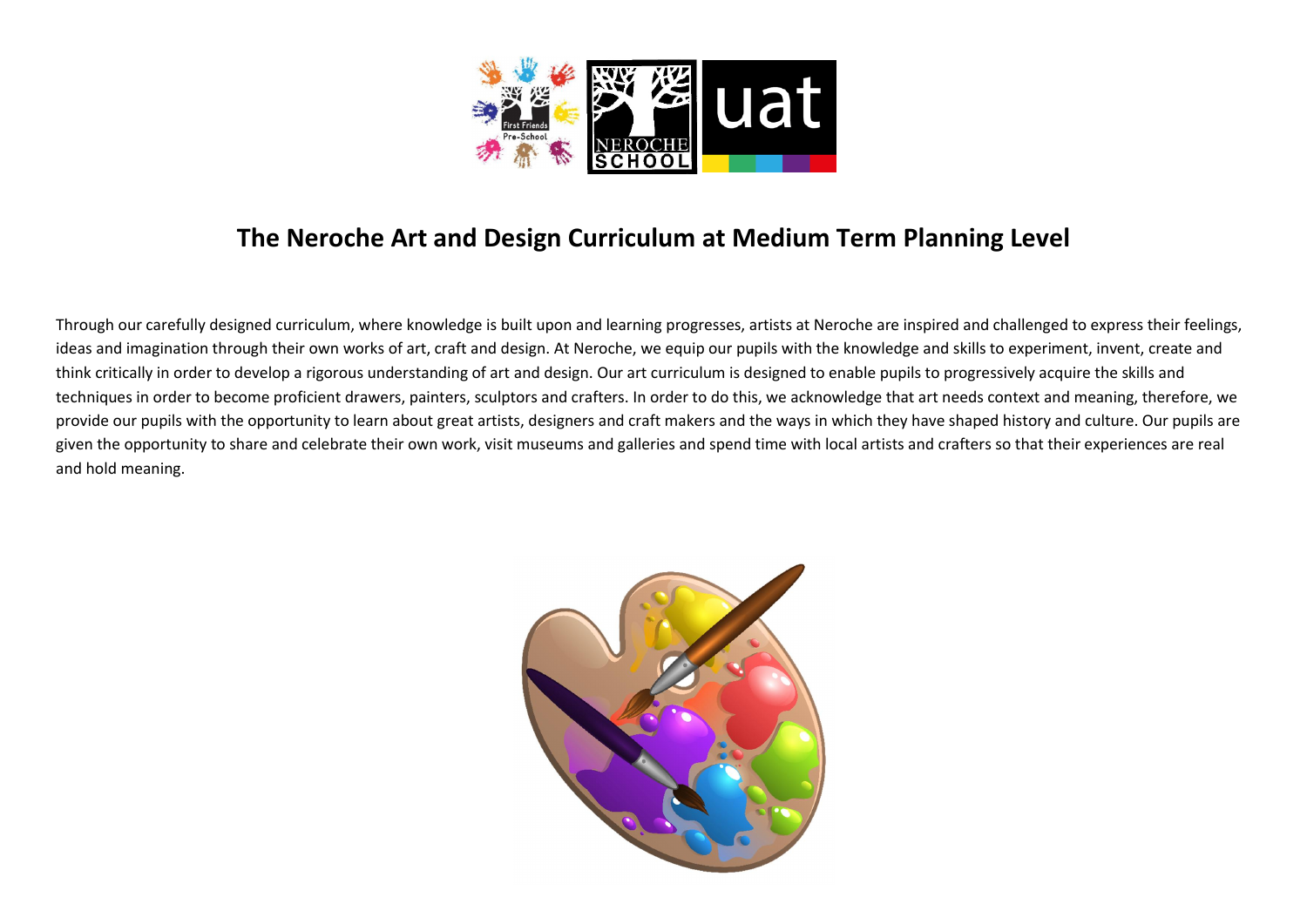|                                | <b>EYFS</b>                                                                                                                                                                                                                                                                                                                                                                                                                                                                                                                                    |                                                                                                                                                                                                       |                                                                                                                                                                                                                                                                                                                                                                                                                                                                                         |                                                                                                                                                                                                                                                                                                                                                      |                                                                                             |                                                                                                                                                                                                                                                                                                                                                               |
|--------------------------------|------------------------------------------------------------------------------------------------------------------------------------------------------------------------------------------------------------------------------------------------------------------------------------------------------------------------------------------------------------------------------------------------------------------------------------------------------------------------------------------------------------------------------------------------|-------------------------------------------------------------------------------------------------------------------------------------------------------------------------------------------------------|-----------------------------------------------------------------------------------------------------------------------------------------------------------------------------------------------------------------------------------------------------------------------------------------------------------------------------------------------------------------------------------------------------------------------------------------------------------------------------------------|------------------------------------------------------------------------------------------------------------------------------------------------------------------------------------------------------------------------------------------------------------------------------------------------------------------------------------------------------|---------------------------------------------------------------------------------------------|---------------------------------------------------------------------------------------------------------------------------------------------------------------------------------------------------------------------------------------------------------------------------------------------------------------------------------------------------------------|
|                                | At this stage of learning is not necessarily a linear process. Children's interests are at the heart of learning in the EYFS, so these are the possible themes through<br>which learning will take place.                                                                                                                                                                                                                                                                                                                                      |                                                                                                                                                                                                       |                                                                                                                                                                                                                                                                                                                                                                                                                                                                                         |                                                                                                                                                                                                                                                                                                                                                      |                                                                                             |                                                                                                                                                                                                                                                                                                                                                               |
|                                | <b>All about</b><br>me/starting school                                                                                                                                                                                                                                                                                                                                                                                                                                                                                                         | <b>Festivals and</b><br><b>Celebrations</b>                                                                                                                                                           | <b>Toys</b>                                                                                                                                                                                                                                                                                                                                                                                                                                                                             | <b>Fantasy and Adventure</b><br>(Storytelling)                                                                                                                                                                                                                                                                                                       | <b>Science and</b><br>investigation                                                         | <b>Places</b>                                                                                                                                                                                                                                                                                                                                                 |
|                                | Physical development - Fine motor<br><b>Expressive arts and design - Creating with materials</b>                                                                                                                                                                                                                                                                                                                                                                                                                                               |                                                                                                                                                                                                       |                                                                                                                                                                                                                                                                                                                                                                                                                                                                                         |                                                                                                                                                                                                                                                                                                                                                      |                                                                                             |                                                                                                                                                                                                                                                                                                                                                               |
| 2 year old<br>curriculum       | Shows increasing control in holding, using and manipulating a range of tools and objects such as tambourines, jugs, hammers, and mark making<br>$\bullet$<br>tools<br>Holds mark-making tools with thumb and all fingers<br>$\bullet$<br>Enjoys and responds to playing with colour in a variety of ways, for example combining colours                                                                                                                                                                                                        |                                                                                                                                                                                                       |                                                                                                                                                                                                                                                                                                                                                                                                                                                                                         |                                                                                                                                                                                                                                                                                                                                                      |                                                                                             |                                                                                                                                                                                                                                                                                                                                                               |
| 3 and 4 year<br>old curriculum | Use `scissors to make snips of paper.<br>$\bullet$<br>Begin to explore using one handed tools<br>and equipment with scaffolding from an<br>adult/ hand over hand help. eg: scissors,<br>scoops, pipits, hammers.<br>Begin to show a preference for a<br>$\bullet$<br>dominant hand.<br>Use finger and thumb to pick up small<br>$\bullet$<br>objects.<br>Point to illustrations and objects using<br>$\bullet$<br>index finger.<br>Use pieces of chalk, pastels, paintbrush<br>$\bullet$<br>to make marks holding between finger<br>and thumb. |                                                                                                                                                                                                       | Use scissors to cut materials eg: plants, tissue<br>$\bullet$<br>paper, straws.<br>Use one handed tools and equipment safely.<br>$\bullet$<br>Show a preference for a dominant hand.<br>$\bullet$<br>Develop tripod grip to draw a picture and begin<br>$\bullet$<br>to form some letters, e.g. letters in their name,<br>early set 1 sound.<br>Use tweezers to pick up small objects.<br>$\bullet$<br>Use different sized painting tools to make<br>strokes, lines and circular marks. |                                                                                                                                                                                                                                                                                                                                                      | $\bullet$<br>curved lines<br>for cutting string.<br>dominant hand.<br>recognisable letters. | Use scissors to cut a straight line then<br>Select the right resource to carry out their<br>plan. Eg; spade for digging a hole, scissors<br>Use one handed tool's skilfully using their<br>Use a comfortable tripod grip with good<br>control to draw pictures and form some<br>Use a range of painting tools to paint a<br>picture or make purposeful marks. |
| Reception<br>curriculum        | Develop a tripod grip to draw<br>$\bullet$<br>moving on to copying letters<br>$\bullet$<br>picture<br>curved lines                                                                                                                                                                                                                                                                                                                                                                                                                             | pictures and write their name,<br>Hold and use a paintbrush to create a<br>Use scissors to cut a straight line then<br>To be able to do zips and buttons and<br>to correctly dress and undress for PE | detail in a picture<br>$\bullet$<br>$\bullet$                                                                                                                                                                                                                                                                                                                                                                                                                                           | Use a tripod grip for writing and drawing<br>Use a paintbrush to create strokes and<br>Use scissors to cut zig zags and shapes<br>Use a range of tools safely and with control,<br>e.g. hole-punch and tape dispenser.<br>Be able to use smaller construction<br>materials and malleable materials, e.g.<br>Lego, Meccano and other types of connect | order to express their ideas<br>they create to others.<br>overcome these                    | Using their increasing knowledge, create<br>models using materials, blocks and tools<br>to create different types of structures in<br>Create and make up songs and dances<br>when playing in a group, performing what<br>Identify skills/concepts they found<br>challenging and how they tried to                                                             |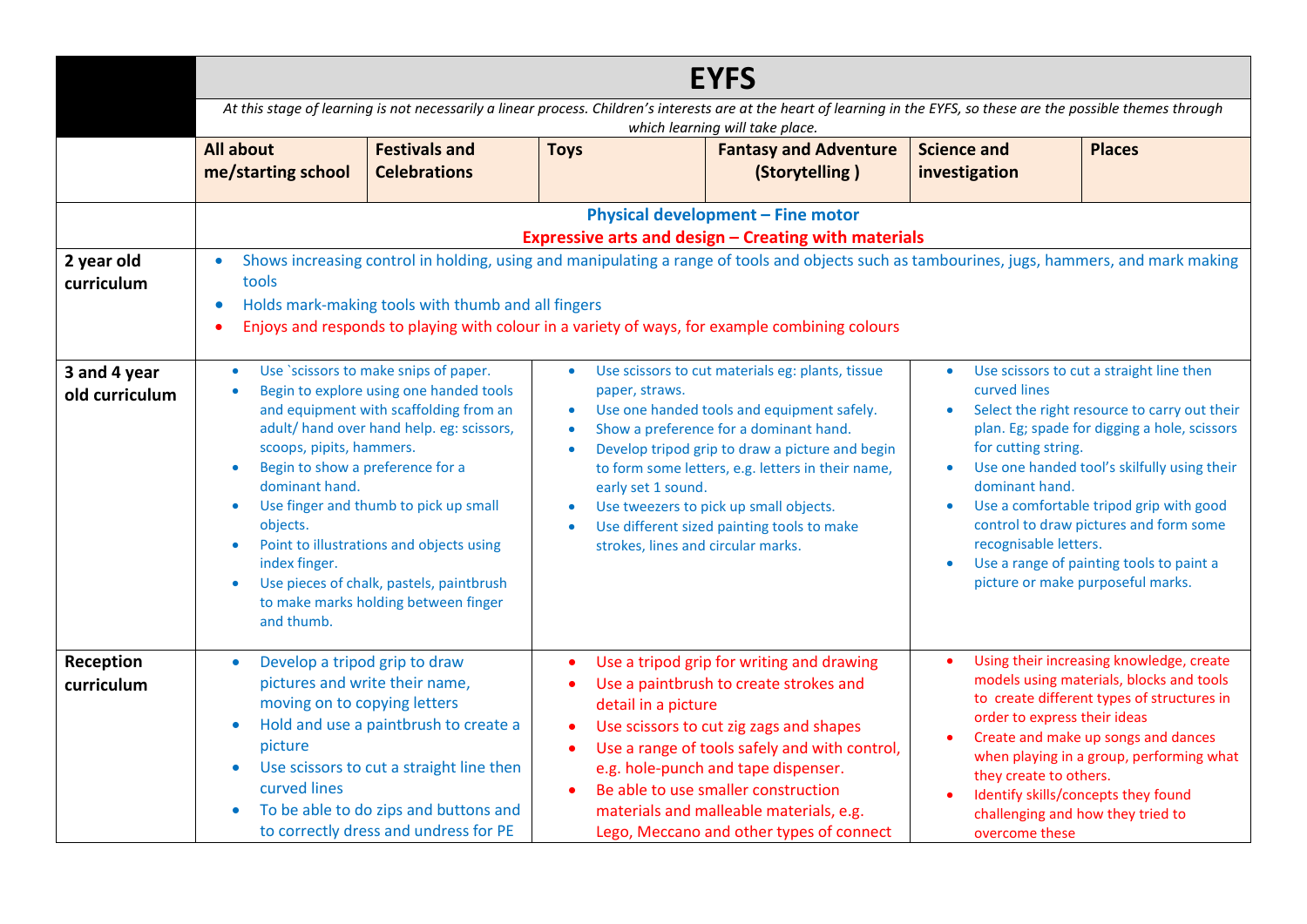|                      | To manipulate materials to thread<br>$\bullet$<br>and weave objects<br>Be able to use large construction<br>materials, e.g. wooden blocks and<br>junk model materials.<br>Say whether they enjoyed/disliked<br>$\bullet$<br>working with different tools and media<br>Hold a paintbrush correctly<br>$\bullet$<br><b>Explore paint with different</b><br>$\bullet$<br>consistencies, e.g. watercolour, with<br>additives such as sand and soap (e.g.<br>soap flakes)<br>Explore different artistic effects, e.g.<br>$\bullet$<br>painting, sculpting, and crafting, to<br>express their ideas and feelings.<br>Use a mark making implement to create<br>$\bullet$<br>their own artwork, exploring different<br>surfaces and textures.<br>Explore colour in painting and drawing,<br>$\bullet$<br>accurately naming the colours<br>Make simple pictures by printing with<br>$\bullet$<br>objects, fingers, hands.<br>Use stencils to create pictures<br><b>Exploring construction materials</b><br>$\bullet$<br>independently and with adult support.<br>Learn to work safely with a range of tools (e.g.<br>hole-punch)<br>Enjoy playing with a range of fabrics and<br>$\bullet$<br>textiles<br>Decorate a piece of fabric<br>$\bullet$<br>Work from imagination<br>$\bullet$ | construction kits, clay and junk model<br>materials.<br>Experiment and build models using smaller<br>blocks, to build a stable structure to express<br>their ideas<br>Say what they have done when working on their<br>own artwork and constructions<br>Learn to use a paintbrush to create different<br>brush strokes<br>Look at artists work, making links to their own<br>$\bullet$<br>experiences<br>Comparing indirectly: children can then move<br>on to using one thing to compare with two<br>others, if, for example, asked to put things in<br>order of height, weight or capacity.<br>Paint by mixing colours together, identifying hot<br>and cold colours<br>Explore relief printing in sand, clay and<br>$\bullet$<br>playdough<br>Plan with an adult to use materials to then<br>construct with more independence<br>Arrange and glue materials to different<br>background (e.g. fabric to wooden spoons to<br>make characters) | Learn to carve with clay and join pieces<br>together to express their ideas and<br>feelings.<br>Use a range of brush strokes and choose<br>when to use them appropriately.<br>Look at artists work and express opinions,<br>$\bullet$<br>making links to their own experiences.<br>Begin to understand that there are no<br>right or wrong answers.<br>Use their knowledge of different artist's<br>work to inspire their own creations<br>Work in groups to make something, in<br>order to allow for creative collaboration,<br>sharing ideas, resources and skills.<br>Paint by mixing colours, knowing primary<br>and secondary colours (introducing a<br>colour wheel)<br>Make rubbings from different textured<br>surfaces<br>Make choices about the materials they<br>use when constructing and creating<br>artwork<br>Experience simple weaving, e.g. paper,<br>twigs, thread |
|----------------------|--------------------------------------------------------------------------------------------------------------------------------------------------------------------------------------------------------------------------------------------------------------------------------------------------------------------------------------------------------------------------------------------------------------------------------------------------------------------------------------------------------------------------------------------------------------------------------------------------------------------------------------------------------------------------------------------------------------------------------------------------------------------------------------------------------------------------------------------------------------------------------------------------------------------------------------------------------------------------------------------------------------------------------------------------------------------------------------------------------------------------------------------------------------------------------------------------------------------------------------------------------------------------------|------------------------------------------------------------------------------------------------------------------------------------------------------------------------------------------------------------------------------------------------------------------------------------------------------------------------------------------------------------------------------------------------------------------------------------------------------------------------------------------------------------------------------------------------------------------------------------------------------------------------------------------------------------------------------------------------------------------------------------------------------------------------------------------------------------------------------------------------------------------------------------------------------------------------------------------------|--------------------------------------------------------------------------------------------------------------------------------------------------------------------------------------------------------------------------------------------------------------------------------------------------------------------------------------------------------------------------------------------------------------------------------------------------------------------------------------------------------------------------------------------------------------------------------------------------------------------------------------------------------------------------------------------------------------------------------------------------------------------------------------------------------------------------------------------------------------------------------------|
| <b>Reception ELG</b> | Use a range of small tools, including scissors, paint brushes and cutlery<br>Begin to show accuracy and care when drawing.<br>Share their creations, explaining the process they have used                                                                                                                                                                                                                                                                                                                                                                                                                                                                                                                                                                                                                                                                                                                                                                                                                                                                                                                                                                                                                                                                                     | Safely use and explore a variety of materials, tools and techniques, experimenting with colour, design, texture, form and function                                                                                                                                                                                                                                                                                                                                                                                                                                                                                                                                                                                                                                                                                                                                                                                                             |                                                                                                                                                                                                                                                                                                                                                                                                                                                                                                                                                                                                                                                                                                                                                                                                                                                                                      |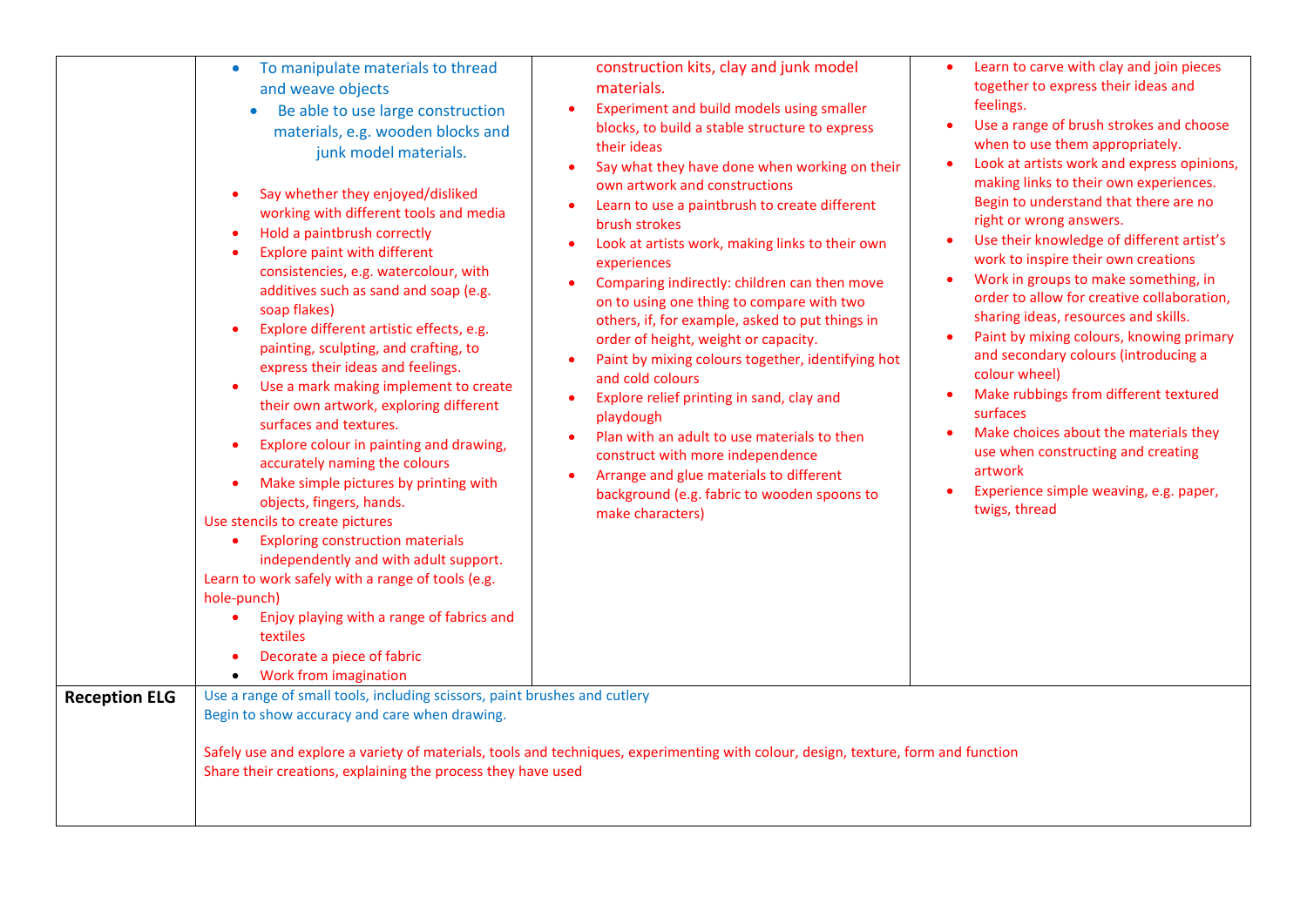|                                                                   | Year 1                                                                                                                                                                                                                                                                                                                                                                                                                                       |                                                                                                                                                                                  |                                                                                                                                                                                                                                                                                                                                                                                                            |  |
|-------------------------------------------------------------------|----------------------------------------------------------------------------------------------------------------------------------------------------------------------------------------------------------------------------------------------------------------------------------------------------------------------------------------------------------------------------------------------------------------------------------------------|----------------------------------------------------------------------------------------------------------------------------------------------------------------------------------|------------------------------------------------------------------------------------------------------------------------------------------------------------------------------------------------------------------------------------------------------------------------------------------------------------------------------------------------------------------------------------------------------------|--|
|                                                                   | <b>Learning Opportunity 1</b>                                                                                                                                                                                                                                                                                                                                                                                                                | <b>Learning Opportunity 2</b>                                                                                                                                                    | <b>Learning Opportunity 3</b>                                                                                                                                                                                                                                                                                                                                                                              |  |
| Unit of Learning                                                  | <b>Abstract Art</b>                                                                                                                                                                                                                                                                                                                                                                                                                          | <b>Nature and Poppy Sculptures</b>                                                                                                                                               | <b>Fabricate</b><br>Paper weaving and Batik                                                                                                                                                                                                                                                                                                                                                                |  |
| Overall<br>purpose/intent(s)<br>of the unit                       | To create an abstract piece of artwork in the<br>style of Paul Klee                                                                                                                                                                                                                                                                                                                                                                          | To create a poppy sculpture using clay.                                                                                                                                          | To learn about how craft makers create designs on<br>different materials to produce artwork. To design<br>and create their own crafts using different<br>materials, developing their use of texture, shape<br>and form.                                                                                                                                                                                    |  |
| National<br>curriculum<br>coverage                                | To use drawing, painting and sculpture to develop and<br>share their ideas, experiences and imagination<br>To develop a wide range of art and design techniques in<br>using colour, pattern, texture, line, shape, form and space<br>About the work of a range of artists, craft makers and<br>designers, describing the differences and similarities<br>between different practices and disciplines, and making<br>links to their own work. | To use a range of materials creatively to design and make<br>products<br>To use drawing, painting and sculpture to develop and share<br>their ideas, experiences and imagination | To use a range of materials creatively to design and make<br>products<br>To develop a wide range of art and design techniques in<br>using colour, pattern, texture, line, shape, form and space<br>About the work of a range of artists, craft makers and<br>designers, describing the differences and similarities<br>between different practices and disciplines, and making<br>links to their own work. |  |
| Step/s towards<br>achieving the unit<br>Intent.                   | To understand the role of an artist, to name<br>Wassily Kandinsky as a famous artist<br>To name Paul Klee as a famous artist, to create<br>colour tints using paint                                                                                                                                                                                                                                                                          | To explore Andy Goldsworthys nature sculptures<br>and use loose parts to create our own                                                                                          | To create a paper loom with support                                                                                                                                                                                                                                                                                                                                                                        |  |
| Step/s towards<br>achieving the unit<br>Intent.                   | To explore Kandinsky's use of colour                                                                                                                                                                                                                                                                                                                                                                                                         | to create temporary circular wreaths for poppies to<br>be placed on                                                                                                              | To use paper to create a weaving.                                                                                                                                                                                                                                                                                                                                                                          |  |
| Step/s towards<br>achieving the unit<br>Intent.                   | To explore and experiment with pattern and<br>shapes                                                                                                                                                                                                                                                                                                                                                                                         | to learn techniques for working with clay                                                                                                                                        | To choose their own materials and use them<br>creatively to decorate a product.                                                                                                                                                                                                                                                                                                                            |  |
| Step/s towards<br>achieving the unit<br>Intent.                   | To name Romero Britto as a famous artist, to<br>respond to famous artwork through discussion<br>and drawing                                                                                                                                                                                                                                                                                                                                  | to create a poppy sculpture using learnt techniques                                                                                                                              | To use wax to transfer a simple design onto<br>fabric.                                                                                                                                                                                                                                                                                                                                                     |  |
| Step/s towards<br>achieving the unit<br>Intent.                   | To explore shape, pattern and colour to create a<br>bright eye-popping piece of art                                                                                                                                                                                                                                                                                                                                                          | To do a classroom walk and evaluate one another's<br>sculptures                                                                                                                  | To use a paintbrush to apply dye to change<br>the colour of the fabric.                                                                                                                                                                                                                                                                                                                                    |  |
| Outcome of the<br>learning<br>opportunity                         | I can create an art gallery at the end of the school<br>day.                                                                                                                                                                                                                                                                                                                                                                                 | I can create an art gallery at the end of the school day.                                                                                                                        | I can create a Batik style of clothing.                                                                                                                                                                                                                                                                                                                                                                    |  |
| Suggestions for<br>extracurricular<br>opportunities in or<br>out. | Go on a virtual art gallery tour                                                                                                                                                                                                                                                                                                                                                                                                             | Visit local war memorial                                                                                                                                                         | Get a local weaving expert in to work with children                                                                                                                                                                                                                                                                                                                                                        |  |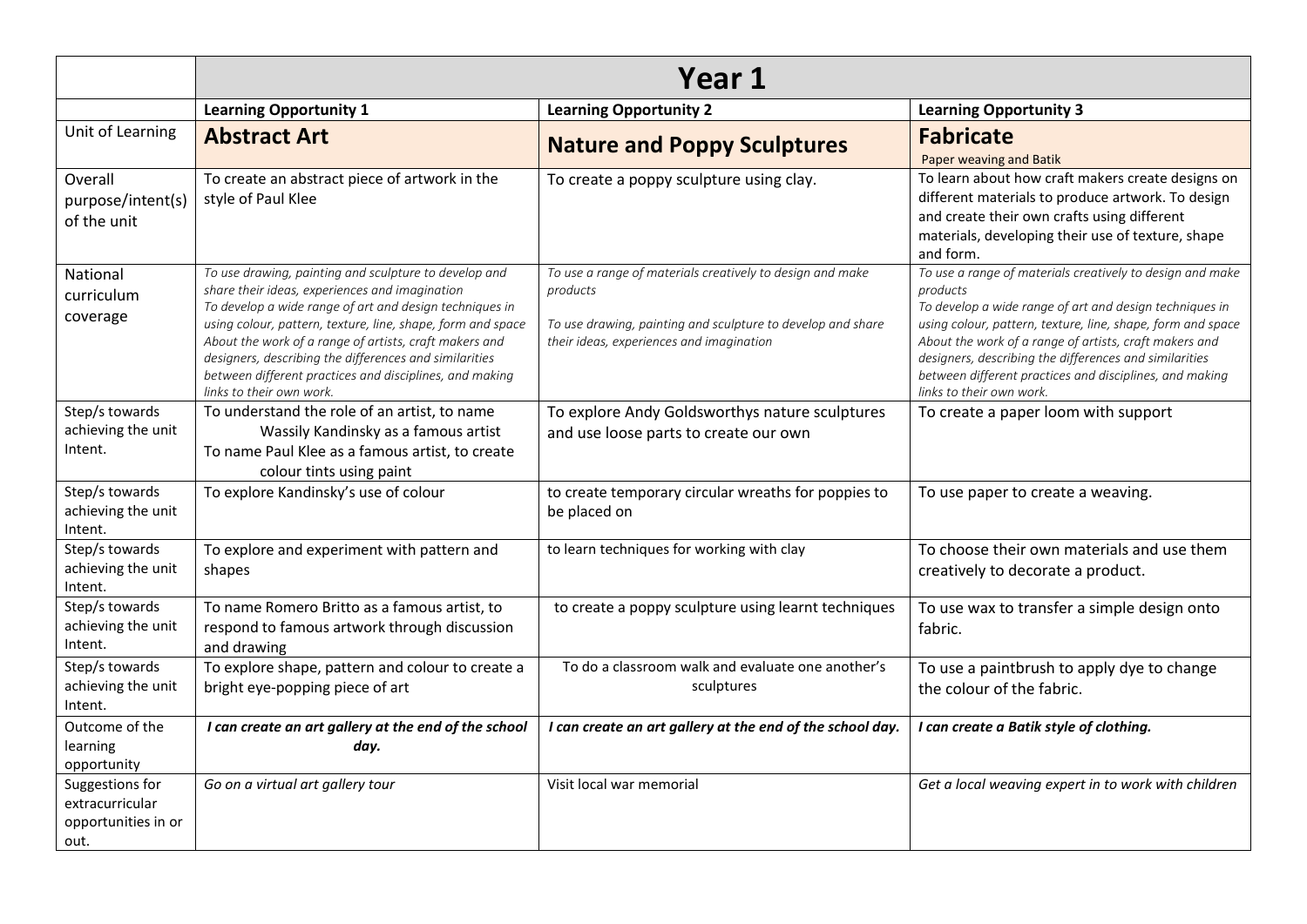|                                                                | <b>Year 2</b>                                                                                                                                                                                                                        |                                                                                                                                                                                                                                                                                                                                                                                                                                                                                                                       |                                                                                                                                                                                                                                                                                                                                                                                                                                                                                                                       |  |
|----------------------------------------------------------------|--------------------------------------------------------------------------------------------------------------------------------------------------------------------------------------------------------------------------------------|-----------------------------------------------------------------------------------------------------------------------------------------------------------------------------------------------------------------------------------------------------------------------------------------------------------------------------------------------------------------------------------------------------------------------------------------------------------------------------------------------------------------------|-----------------------------------------------------------------------------------------------------------------------------------------------------------------------------------------------------------------------------------------------------------------------------------------------------------------------------------------------------------------------------------------------------------------------------------------------------------------------------------------------------------------------|--|
|                                                                | <b>Learning Opportunity 1</b>                                                                                                                                                                                                        | <b>Learning Opportunity 2</b>                                                                                                                                                                                                                                                                                                                                                                                                                                                                                         | <b>Learning Opportunity 3</b>                                                                                                                                                                                                                                                                                                                                                                                                                                                                                         |  |
| Unit of Learning                                               | <b>Animal drawings/portraits</b>                                                                                                                                                                                                     | What a load of rubbish! Recycled art                                                                                                                                                                                                                                                                                                                                                                                                                                                                                  | <b>Impressionism: Monet/Renoir</b>                                                                                                                                                                                                                                                                                                                                                                                                                                                                                    |  |
| Overall<br>purpose/intent(s)<br>of the unit                    | To use drawing, painting and sculpture to develop<br>and share their ideas, experiences and imagination<br>To develop a wide range of art and design<br>techniques in using colour, pattern, texture, line,<br>shape, form and space | To explore the use of a wide range of materials that can<br>be recycled into artwork. To learn first-hand from a<br>sculptor about techniques for creating artwork out of<br>recycled materials. To develop their use of shape,<br>pattern, form and space.                                                                                                                                                                                                                                                           | To learn about famous impressionists<br>Monet/Renoir and how their artwork influenced<br>other artists in the past and artist to this day. To<br>experiment and develop techniques using texture,<br>colour and shape to create paintings with an<br>impressionist style.                                                                                                                                                                                                                                             |  |
| National<br>Curriculum<br>coverage                             | To use drawing, painting and sculpture to develop and<br>share their ideas, experiences and imagination<br>To develop a wide range of art and design techniques in<br>using colour, pattern, texture, line, shape, form and space    | To use a range of materials creatively to design and make<br>products<br>To use drawing, painting and sculpture to develop and share<br>their ideas, experiences and imagination<br>To develop a wide range of art and design techniques in using<br>colour, pattern, texture, line, shape, form and space<br>About the work of a range of artists, craft makers and<br>designers, describing the differences and similarities between<br>different practices and disciplines, and making links to their<br>own work. | To use a range of materials creatively to design and make<br>products<br>To use drawing, painting and sculpture to develop and<br>share their ideas, experiences and imagination<br>To develop a wide range of art and design techniques in<br>using colour, pattern, texture, line, shape, form and space<br>About the work of a range of artists, craft makers and<br>designers, describing the differences and similarities<br>between different practices and disciplines, and making<br>links to their own work. |  |
| Step/s towards<br>achieving the unit<br>Intent.                | To create artwork to represent British wildlife                                                                                                                                                                                      | To compare and group and sort together a variety of<br>everyday materials (items from recycle boxes and a<br>bag of product brought in by teacher)                                                                                                                                                                                                                                                                                                                                                                    | To use colour and texture to paint a landscape and<br>/ or cityscape.                                                                                                                                                                                                                                                                                                                                                                                                                                                 |  |
| Step/s towards<br>achieving the unit<br>Intent.                | To improve my drawing and sketching technique                                                                                                                                                                                        | To start the process of making their own paper using<br>recycling.                                                                                                                                                                                                                                                                                                                                                                                                                                                    | To describe the work of at least one artist.                                                                                                                                                                                                                                                                                                                                                                                                                                                                          |  |
| Step/s towards<br>achieving the unit<br>Intent.                | To explore and create patterns                                                                                                                                                                                                       | To use resources to investigate about recycling. To use<br>materials to change an object                                                                                                                                                                                                                                                                                                                                                                                                                              | To explore different landscape images.                                                                                                                                                                                                                                                                                                                                                                                                                                                                                |  |
| Step/s towards<br>achieving the unit<br>Intent.                | To create animal art in the style of Aboriginal dot<br>art                                                                                                                                                                           | To understand the process of recyclable materials                                                                                                                                                                                                                                                                                                                                                                                                                                                                     | To know about the work of a range of artists,<br>describing the differences and similarities between<br>different practices and disciplines, in the context of<br>learning about Monet.                                                                                                                                                                                                                                                                                                                               |  |
| Step/s towards<br>achieving the unit<br>Intent.                | To explore the use of animals as symbolism in<br>Native American Art<br>To use paint and contrasting colours to create<br>animal artwork                                                                                             | To come up with ideas on how to reuse materials to<br>make something new i.e. a recyclable boat<br>To evaluate the effectiveness of what they have made<br>i.e. does it float                                                                                                                                                                                                                                                                                                                                         | To use oil pastels to create a landscape picture in<br>the style of Monet.                                                                                                                                                                                                                                                                                                                                                                                                                                            |  |
| Outcome of the<br>learning<br>opportunity                      | I can create an animal drawing for an art gallery in<br>the school hall for the school community to view.                                                                                                                            | I can work with a local artist to create a piece of<br>artwork made from recycled materials for our school<br>grounds.                                                                                                                                                                                                                                                                                                                                                                                                | I can create a piece of artwork in the style of<br>Monet/Renoir to be shared with family members.                                                                                                                                                                                                                                                                                                                                                                                                                     |  |
| Suggestions for<br>extracurricular<br>opportunities in or out. | Go on a virtual safari                                                                                                                                                                                                               | Get in a local artist to show their art technique                                                                                                                                                                                                                                                                                                                                                                                                                                                                     | Go on a virtual art gallery tour<br>Walk to local pond and sketch                                                                                                                                                                                                                                                                                                                                                                                                                                                     |  |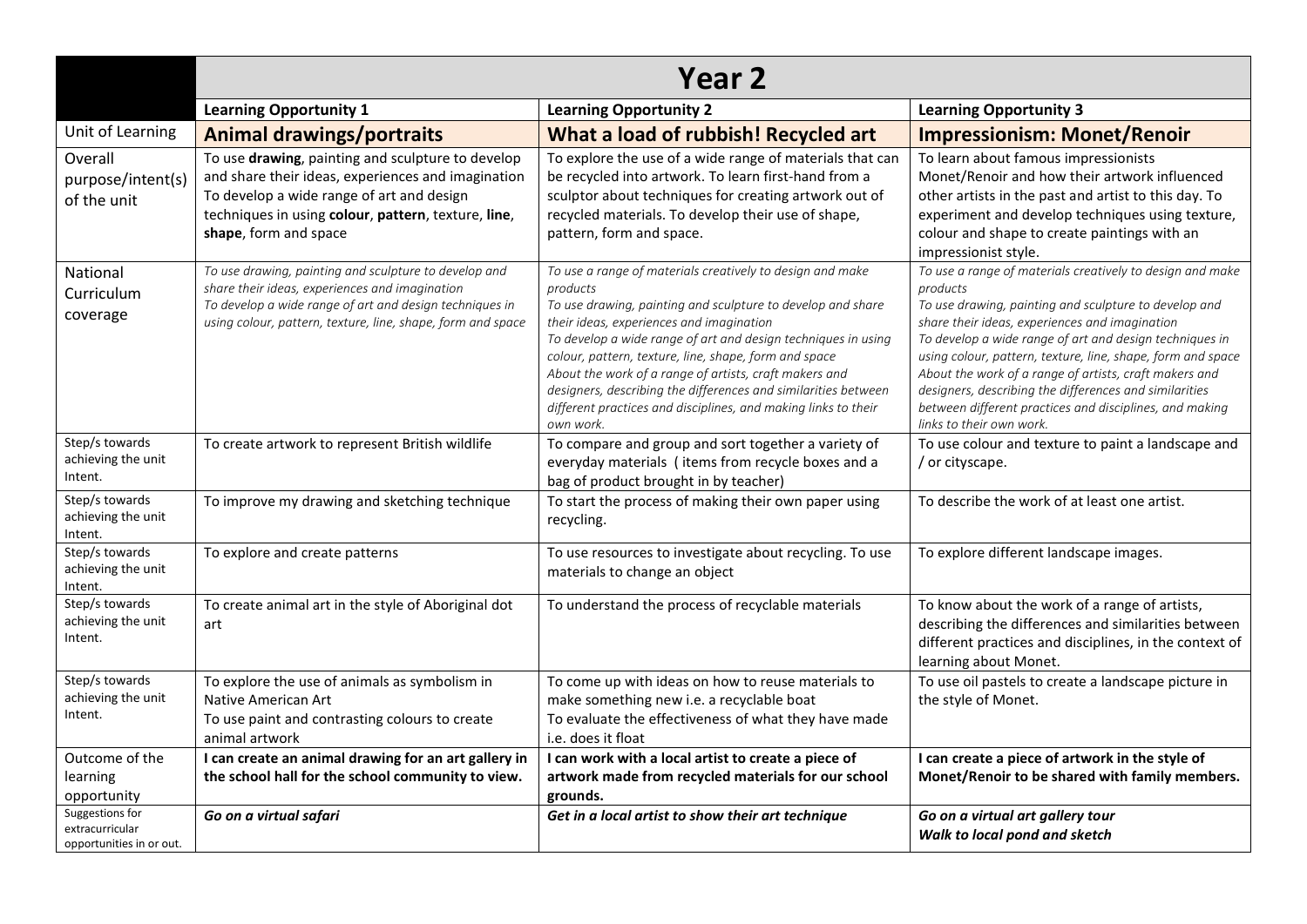|                                                                | Year <sub>3</sub>                                                                                                                                                                                                                                                                    |                                                                                                                                                                                                                                                                                   |                                                                                                                                                                                                                                                                                                                                                      |  |
|----------------------------------------------------------------|--------------------------------------------------------------------------------------------------------------------------------------------------------------------------------------------------------------------------------------------------------------------------------------|-----------------------------------------------------------------------------------------------------------------------------------------------------------------------------------------------------------------------------------------------------------------------------------|------------------------------------------------------------------------------------------------------------------------------------------------------------------------------------------------------------------------------------------------------------------------------------------------------------------------------------------------------|--|
|                                                                | <b>Learning Opportunity 1</b>                                                                                                                                                                                                                                                        | <b>Learning Opportunity 2</b>                                                                                                                                                                                                                                                     | <b>Learning Opportunity 3</b>                                                                                                                                                                                                                                                                                                                        |  |
| Unit of Learning                                               | <b>Animal sketching</b>                                                                                                                                                                                                                                                              | <b>Plant printing and sculpture</b>                                                                                                                                                                                                                                               | <b>Vincent Van Gogh</b>                                                                                                                                                                                                                                                                                                                              |  |
| Overall<br>purpose/intent(s)<br>of the unit                    | To build upon the animal drawing created in Year 2,<br>experimenting with showing line, tone and texture<br>with different hardness of pencils. To begin to use<br>shading to show light and shadow effects.                                                                         | To begin to print with more than one colour to layer<br>prints created from replicating patterns from<br>observations. To make their own printing blocks. To<br>create repeated patterns.                                                                                         | To learn about how Vincent Van Gogh's artwork<br>influenced art and design movements. To paint in<br>the style of Van Gogh. To use similar brush<br>techniques to create shapes, textures, patterns<br>and lines. To create different textures and effects<br>with paint in the style of Van Gogh.                                                   |  |
| National<br>Curriculum<br>coverage                             | To create sketch books to record their observations<br>and use them to review and revisit ideas.<br>To improve their mastery of art and design<br>techniques, including drawing, painting and<br>sculpture with a range of materials [for example,<br>pencil, charcoal, paint, clay] | To create sketch books to record their observations and<br>use them to review and revisit ideas.<br>To improve their mastery of art and design techniques,<br>including drawing, painting and sculpture with a range<br>of materials [for example, pencil, charcoal, paint, clay] | To create sketch books to record their observations<br>and use them to review and revisit ideas.<br>To improve their mastery of art and design<br>techniques, including drawing, painting and<br>sculpture with a range of materials [for example,<br>pencil, charcoal, paint, clay]<br>About great artists, architects and designers in<br>history. |  |
| Step/s towards<br>achieving the unit<br>Intent.                | I can create artwork to represent British wildlife                                                                                                                                                                                                                                   | To choose an animal and cold sketch it                                                                                                                                                                                                                                            | To explore Vincent Van Gogh most famous<br>paintings i.e. sunflower, starry night                                                                                                                                                                                                                                                                    |  |
| Step/s towards<br>achieving the unit<br>Intent.                | I can improve my drawing and sketching technique                                                                                                                                                                                                                                     | To use step by step techniques to draw your animals<br>head (forward facing)                                                                                                                                                                                                      | To be able to use fine paintbrushes and paint in<br>the style of Vincent Van Gogh                                                                                                                                                                                                                                                                    |  |
| Step/s towards<br>achieving the unit<br>Intent.                | I can explore and create patterns                                                                                                                                                                                                                                                    | To use step by step techniques to draw your animals<br>head (side)                                                                                                                                                                                                                | To find out interesting facts about Vincent Van<br>Goghs life                                                                                                                                                                                                                                                                                        |  |
| Step/s towards<br>achieving the unit<br>Intent.                | I can create animal art in the style of Aboriginal dot<br>art                                                                                                                                                                                                                        | To create own printing blocks.<br>To draw your whole animal printing with one colour<br>and begin layering process.                                                                                                                                                               | To be able to use acrylic paint to create their own<br>picture.                                                                                                                                                                                                                                                                                      |  |
| Step/s towards<br>achieving the unit<br>Intent.                | I can explore the use of animals as symbolism in<br>Native American Art                                                                                                                                                                                                              | To add more layers using printing blocks to our animal<br>picture.                                                                                                                                                                                                                |                                                                                                                                                                                                                                                                                                                                                      |  |
| Outcome of the<br>learning<br>opportunity                      | I can use paint and contrasting colours to create<br>animal artwork                                                                                                                                                                                                                  | I can share the process of printing with another year in<br>the school through a printing workshop - show casing<br>the skills they have gained through the course of the<br>unit of learning.                                                                                    | I can create an art gallery to share their work in<br>the school hall.                                                                                                                                                                                                                                                                               |  |
| Suggestions for<br>extracurricular<br>opportunities in or out. | Go on a virtual safari<br>Visit a small animal farm/ zoo and take close up<br>images of animals                                                                                                                                                                                      | Visit from a local artist                                                                                                                                                                                                                                                         | Have an actor come into school pretending to be<br><b>Vincent Van Gogh</b><br>Use real sunflowers to paint from                                                                                                                                                                                                                                      |  |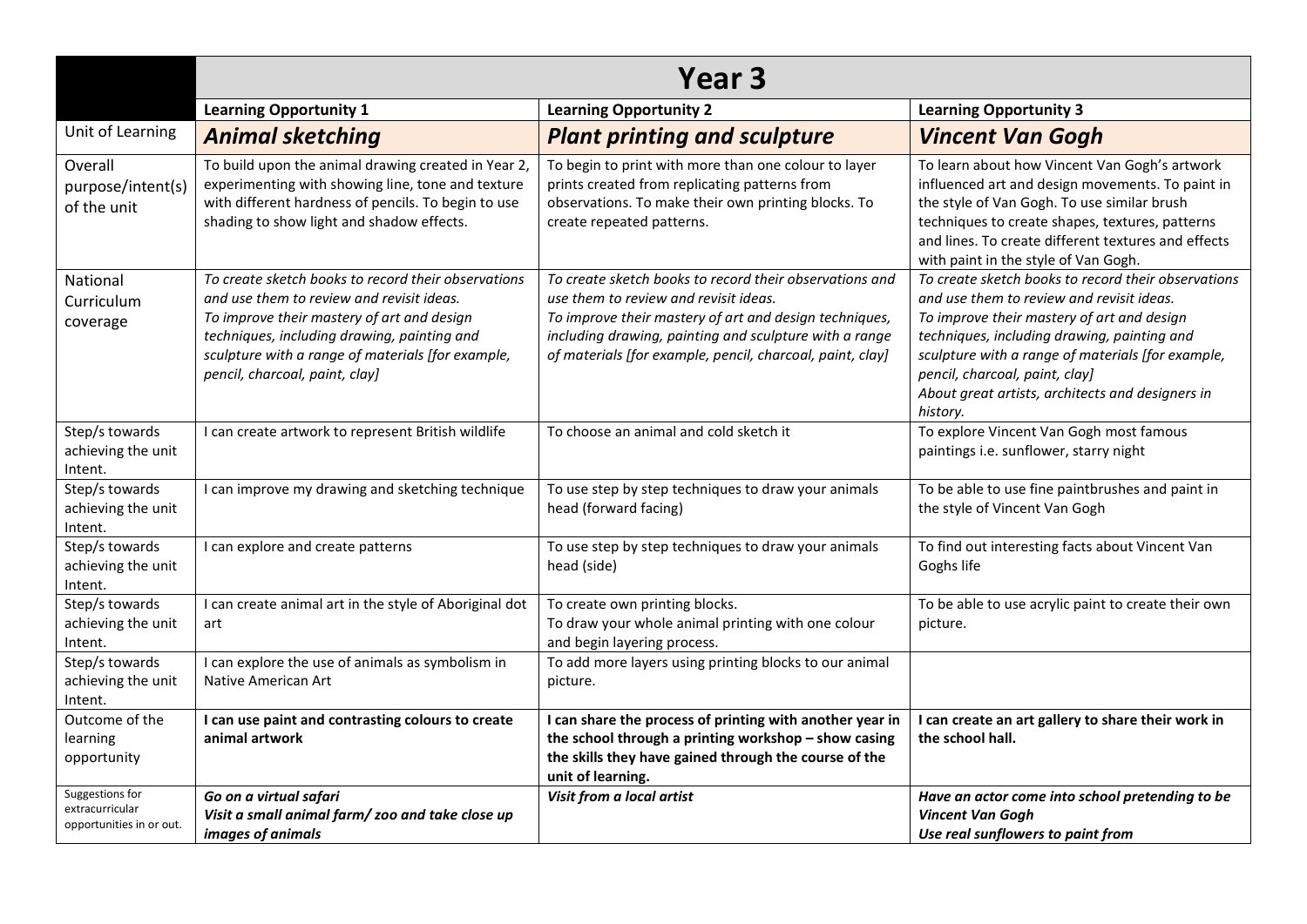|                                                                | Year 4                                                                                                                                                                                                                                                  |                                                                                                                                                                                                                                                                                                                                                           |                                                                                                                                                                                                                                                                                                                                                      |  |
|----------------------------------------------------------------|---------------------------------------------------------------------------------------------------------------------------------------------------------------------------------------------------------------------------------------------------------|-----------------------------------------------------------------------------------------------------------------------------------------------------------------------------------------------------------------------------------------------------------------------------------------------------------------------------------------------------------|------------------------------------------------------------------------------------------------------------------------------------------------------------------------------------------------------------------------------------------------------------------------------------------------------------------------------------------------------|--|
|                                                                | <b>Learning Opportunity 1</b>                                                                                                                                                                                                                           | <b>Learning Opportunity 1</b>                                                                                                                                                                                                                                                                                                                             | <b>Learning Opportunity 1</b>                                                                                                                                                                                                                                                                                                                        |  |
| Unit of Learning                                               | <b>Seurat and Pointillism</b>                                                                                                                                                                                                                           | <b>Recycled Art</b>                                                                                                                                                                                                                                                                                                                                       | <b>William Morris</b>                                                                                                                                                                                                                                                                                                                                |  |
| Overall<br>purpose/intent(s)<br>of the unit                    | To explore the use of small strokes with a<br>paintbrush to create small marks/dots of colour in<br>the style of Seurat - creating different shapes,<br>patterns and lines using this technique. To mix<br>colours effectively using accurate language. | To build upon the recycled artwork completed in Year 2<br>by experimenting with joining and construction and<br>beginning to understand more about decorating<br>sculptures and adding expression through texture. To<br>learn to cut, make and combine shapes to create<br>recognisable forms and to add materials to the<br>sculpture to create detail. | To progress from the plant printing in Year 3 to<br>combining several layers of colour together in one<br>print piece. Creating print pieces in the style of<br>William Morris. To create repeated patterns with<br>precision.                                                                                                                       |  |
| National<br>Curriculum<br>coverage                             | About great artists, architects and designers in<br>history.                                                                                                                                                                                            | To create sketch books to record their observations and<br>use them to review and revisit ideas.<br>To improve their mastery of art and design techniques,<br>including drawing, painting and sculpture with a range<br>of materials [for example, pencil, charcoal, paint, clay]                                                                         | To create sketch books to record their observations<br>and use them to review and revisit ideas.<br>To improve their mastery of art and design<br>techniques, including drawing, painting and<br>sculpture with a range of materials [for example,<br>pencil, charcoal, paint, clay]<br>About great artists, architects and designers in<br>history. |  |
| Step/s towards<br>achieving the<br>unit Intent.                | To find out who Georges Seurat was and explore<br>his style of art.                                                                                                                                                                                     | To explore different recycled materials and what they<br>are made from i.e. plastic, cardboard, paper                                                                                                                                                                                                                                                     | To develop skills in mono printing through<br>experimentation                                                                                                                                                                                                                                                                                        |  |
| Step/s towards<br>achieving the<br>unit Intent.                | To explore how to create art in the style of<br>pointillism.                                                                                                                                                                                            | To explore decoration that can be used to create<br>texture of their sculpture                                                                                                                                                                                                                                                                            | To create a block print to portray a social or<br>political issue                                                                                                                                                                                                                                                                                    |  |
| Step/s towards<br>achieving the<br>unit Intent.                | To explore how Seurat used colours in his artwork                                                                                                                                                                                                       | To research recyclable artwork and sculptures                                                                                                                                                                                                                                                                                                             | To develop a lino print based on nature and the<br>work of William Morris                                                                                                                                                                                                                                                                            |  |
| Step/s towards<br>achieving the<br>unit Intent.                | To explore Seurat's paintings and how he created<br>effects and shading.                                                                                                                                                                                | To design their recyclable artwork through drawing                                                                                                                                                                                                                                                                                                        | To create a successful screen print inspired by pop<br>art and consumable products.                                                                                                                                                                                                                                                                  |  |
| Step/s towards<br>achieving the<br>unit Intent.                | To be able to create a piece of pointillism artwork.                                                                                                                                                                                                    | To evaluate their artwork with a partner/group                                                                                                                                                                                                                                                                                                            | To select appropriate materials to create a<br>textured surface to create a collagraph plate.                                                                                                                                                                                                                                                        |  |
| Outcome of the<br>learning<br>opportunity                      | I can create a piece of artwork in the style of<br>Seurat using pointillism techniques                                                                                                                                                                  | I can create an individual piece of recycled artwork.                                                                                                                                                                                                                                                                                                     | I can create a repeated pattern print to display.                                                                                                                                                                                                                                                                                                    |  |
| Suggestions for<br>extracurricular<br>opportunities in or out. | Create a large pointillism art piece on the<br>playground with chalk                                                                                                                                                                                    | <b>Visit to Carymoor</b><br>Visit to a recycling centre                                                                                                                                                                                                                                                                                                   | Create repeating patterns from natural resources                                                                                                                                                                                                                                                                                                     |  |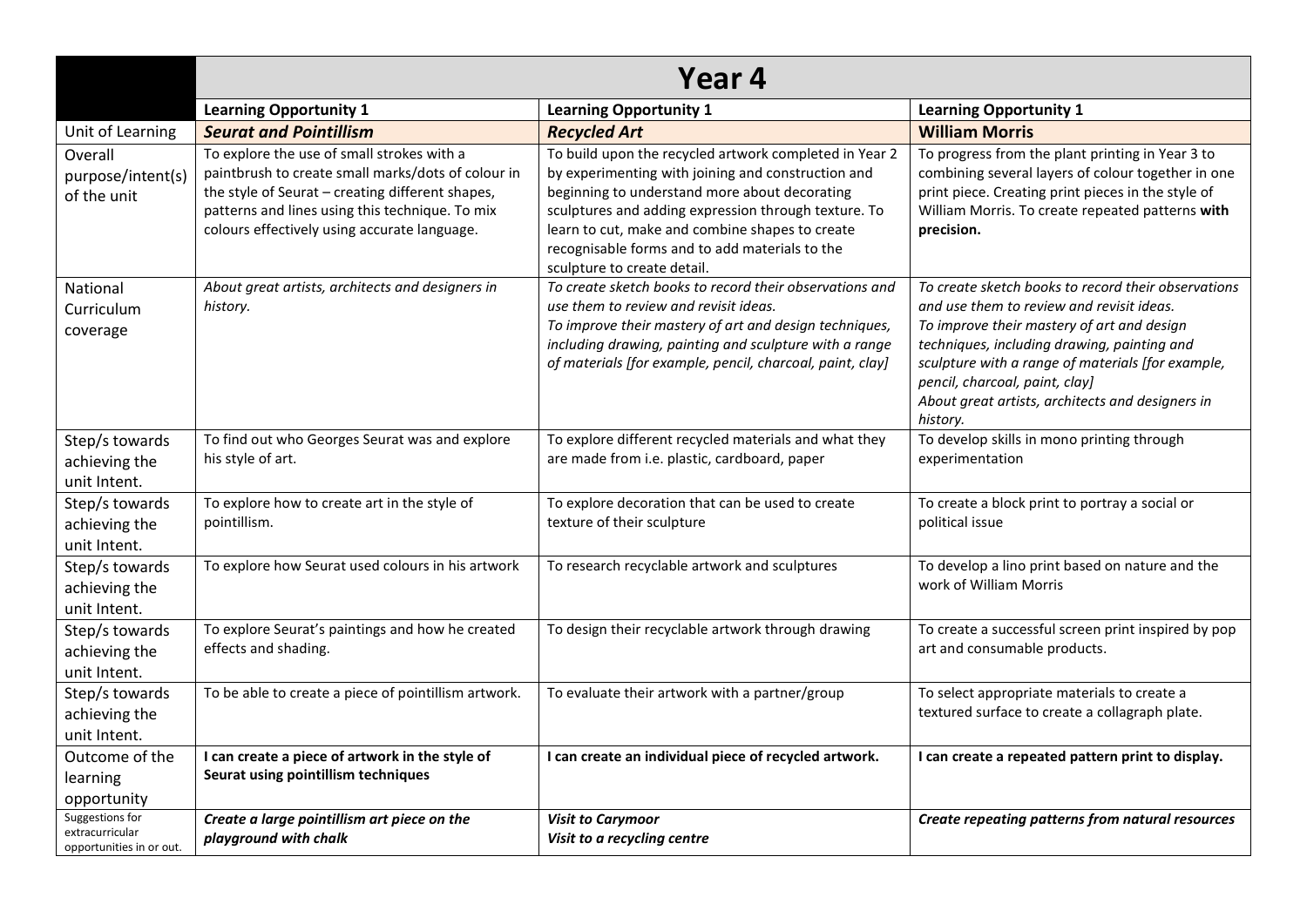|                                                                | Year 5                                                                                                                                                                                                                                                                                                                                                  |                                                                                                                                                                                                                                                                                                                                                      |                                                                                                                                                                                                                                                                                                                                                         |  |
|----------------------------------------------------------------|---------------------------------------------------------------------------------------------------------------------------------------------------------------------------------------------------------------------------------------------------------------------------------------------------------------------------------------------------------|------------------------------------------------------------------------------------------------------------------------------------------------------------------------------------------------------------------------------------------------------------------------------------------------------------------------------------------------------|---------------------------------------------------------------------------------------------------------------------------------------------------------------------------------------------------------------------------------------------------------------------------------------------------------------------------------------------------------|--|
|                                                                | <b>Learning Opportunity 1</b>                                                                                                                                                                                                                                                                                                                           | <b>Learning Opportunity 1</b>                                                                                                                                                                                                                                                                                                                        | <b>Learning Opportunity 1</b>                                                                                                                                                                                                                                                                                                                           |  |
| Unit of Learning                                               | <b>Flanders Fields</b>                                                                                                                                                                                                                                                                                                                                  | Japanese Art - Kensuke's Kingdom                                                                                                                                                                                                                                                                                                                     | <b>Cityscapes</b>                                                                                                                                                                                                                                                                                                                                       |  |
| Overall<br>purpose/intent(s)<br>of the unit                    | To explore and discuss the work of WWI<br>artists, looking into the work of Paul Nash. To<br>understand the power and use of propaganda<br>art in WWI.                                                                                                                                                                                                  | To explore the visual elements of different<br>Japanese art styles, e.g. ukiyo-e, origami,<br>calligraphy, folk art and modern art. To know<br>about the importance of light and dark in Japanese<br>artwork.                                                                                                                                        | To explore different styles of art that artists<br>use in order to create cityscapes, e.g. Pop art,<br>photography, ink and watercolour.                                                                                                                                                                                                                |  |
| National<br>Curriculum<br>coverage                             | To create sketch books to record their<br>observations and use them to review and<br>revisit ideas.<br>To improve their mastery of art and design<br>techniques, including drawing, painting and<br>sculpture with a range of materials [for<br>example, pencil, charcoal, paint, clay]<br>About great artists, architects and designers in<br>history. | To create sketch books to record their observations<br>and use them to review and revisit ideas.<br>To improve their mastery of art and design<br>techniques, including drawing, painting and<br>sculpture with a range of materials [for example,<br>pencil, charcoal, paint, clay]<br>About great artists, architects and designers in<br>history. | To create sketch books to record their<br>observations and use them to review and<br>revisit ideas.<br>To improve their mastery of art and design<br>techniques, including drawing, painting and<br>sculpture with a range of materials [for<br>example, pencil, charcoal, paint, clay]<br>About great artists, architects and designers in<br>history. |  |
| Step/s towards<br>achieving the<br>unit Intent.                | To research Paul Nash and his most famous<br>artwork (his style of modernism)                                                                                                                                                                                                                                                                           | To create a mood board based on<br>drawing/illustrators.                                                                                                                                                                                                                                                                                             | To explore different artists inspired by cityscapes<br>i.e. Stephen Wiltshire                                                                                                                                                                                                                                                                           |  |
| Step/s towards<br>achieving the<br>unit Intent.                | Explore war propaganda posters and discuss how<br>these make you feel                                                                                                                                                                                                                                                                                   | To understand the culture of Japan                                                                                                                                                                                                                                                                                                                   | To explore different materials to create their own<br>cityscape art i.e. black pen, pencil                                                                                                                                                                                                                                                              |  |
| Step/s towards<br>achieving the<br>unit Intent.                | To know the poem 'In Flanders Fields'                                                                                                                                                                                                                                                                                                                   | To understand different drawing skills.                                                                                                                                                                                                                                                                                                              | To sketch their first cityscape picture in pencil                                                                                                                                                                                                                                                                                                       |  |
| Step/s towards<br>achieving the<br>unit Intent.                | Create a mood board of different art techniques to<br>use for the final artistic piece                                                                                                                                                                                                                                                                  | To be able to describe anime.                                                                                                                                                                                                                                                                                                                        | To review the first cityscape picture and then go<br>over in black pen                                                                                                                                                                                                                                                                                  |  |
| Step/s towards<br>achieving the<br>unit Intent.                | Create artistic piece inspired by the poem 'In<br>Flanders fields'                                                                                                                                                                                                                                                                                      | To understand how to draw a face in an anime<br>face.<br>To design/plan an anime and a comic strip.                                                                                                                                                                                                                                                  |                                                                                                                                                                                                                                                                                                                                                         |  |
| Outcome of the<br>learning<br>opportunity                      | I can create an artwork inspired by the poem<br>'In Flanders Fields'.                                                                                                                                                                                                                                                                                   | I can create my own artwork in a Japanese art<br>style of their choosing.                                                                                                                                                                                                                                                                            | I can create my own cityscape artwork using<br>a media of their choice.                                                                                                                                                                                                                                                                                 |  |
| Suggestions for<br>extracurricular<br>opportunities in or out. | Visit from a local poet                                                                                                                                                                                                                                                                                                                                 | Create a large blossom tree on the playground with<br>chalk                                                                                                                                                                                                                                                                                          | Visit Exeter or Bristol for the day                                                                                                                                                                                                                                                                                                                     |  |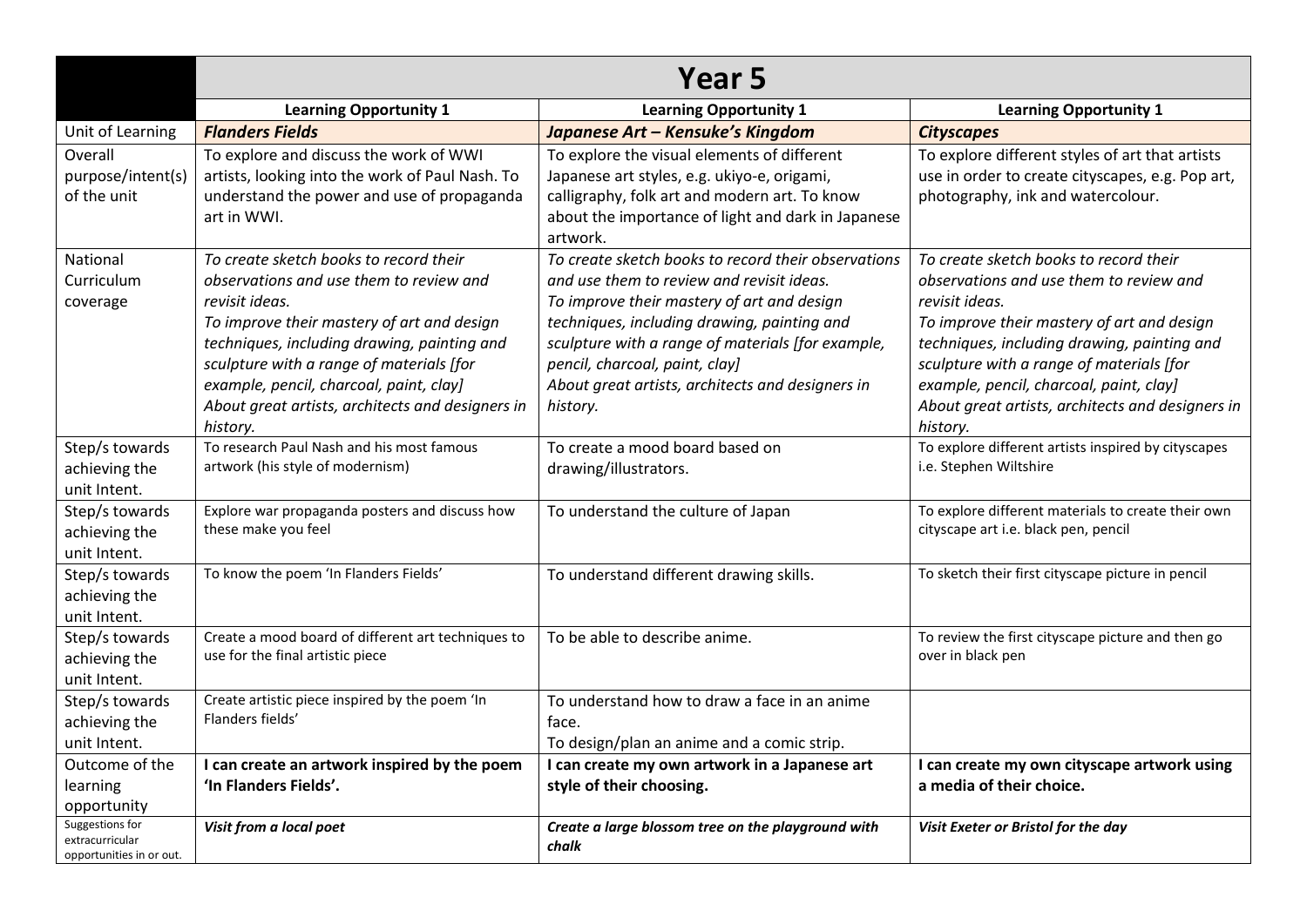|                                                 | Year <sub>6</sub>                                                                                                                                                                                                                                |                                                                                                                                                                                                                                            |                                                                                                                                                                                                                                                  |  |
|-------------------------------------------------|--------------------------------------------------------------------------------------------------------------------------------------------------------------------------------------------------------------------------------------------------|--------------------------------------------------------------------------------------------------------------------------------------------------------------------------------------------------------------------------------------------|--------------------------------------------------------------------------------------------------------------------------------------------------------------------------------------------------------------------------------------------------|--|
|                                                 | <b>Learning Opportunity 1</b>                                                                                                                                                                                                                    | <b>Learning Opportunity 1</b>                                                                                                                                                                                                              | <b>Learning Opportunity 1</b>                                                                                                                                                                                                                    |  |
| Unit of Learning                                | A sense of place                                                                                                                                                                                                                                 | <b>Express Yourself</b>                                                                                                                                                                                                                    | <b>Art Illusions</b>                                                                                                                                                                                                                             |  |
| Overall<br>purpose/intent(s)<br>of the unit     | To learn about landscape artists, exploring their<br>different styles and how they use perspective. To<br>investigate ways of recreating images accurately to<br>then create their own landscape artwork.                                        | To explore different art techniques from design to<br>drawing to sculpture in order for artists to express<br>themselves (personalities and opinions).                                                                                     | To explore how artists create perspective in their<br>work in order to create realistic interiors and<br>illusions.                                                                                                                              |  |
| National<br>Curriculum<br>coverage              | To create sketch books to record their observations<br>and use them to review and revisit ideas.                                                                                                                                                 | To create sketch books to record their observations and<br>use them to review and revisit ideas.                                                                                                                                           | To create sketch books to record their observations<br>and use them to review and revisit ideas.                                                                                                                                                 |  |
|                                                 | To improve their mastery of art and design<br>techniques, including drawing, painting and<br>sculpture with a range of materials [for example,<br>pencil, charcoal, paint, clay]<br>About great artists, architects and designers in<br>history. | To improve their mastery of art and design techniques,<br>including drawing, painting and sculpture with a range<br>of materials [for example, pencil, charcoal, paint, clay]<br>About great artists, architects and designers in history. | To improve their mastery of art and design<br>techniques, including drawing, painting and<br>sculpture with a range of materials [for example,<br>pencil, charcoal, paint, clay]<br>About great artists, architects and designers in<br>history. |  |
| Step/s towards<br>achieving the<br>unit Intent. | To collect visual and other information to help<br>them develop their ideas about the environment                                                                                                                                                | To collect visual and other information<br>to help them develop their ideas<br>about the environment<br>To explore ideas for different purposes<br>To select and record from first-hand observation of the<br>environment.                 | To explore how artists create different illusions in<br>art i.e. optical illusions, tessellations                                                                                                                                                |  |
| Step/s towards<br>achieving the<br>unit Intent. | To compare ideas, methods and approaches.<br>To find out about materials and processes and how<br>these can be matched to ideas and intentions                                                                                                   | To compare ideas, methods and<br>approaches in others' work<br>To know about materials and processes and<br>how these can be matched to ideas<br>and intentions                                                                            |                                                                                                                                                                                                                                                  |  |
| Step/s towards<br>achieving the<br>unit Intent. | To use a variety of methods and approaches to<br>communicate observations, ideas and feelings in a<br>painting                                                                                                                                   | To reflect on their work in progress<br>and adapt it according to their own<br>ideas<br>To use a variety of methods and<br>approaches to communicate observations, ideas and<br>feelings in a painting.                                    | To create my own optical illusion art.                                                                                                                                                                                                           |  |
| Step/s towards<br>achieving the<br>unit Intent. | To reflect on their work in progress and adapt it<br>according to their own ideas                                                                                                                                                                | To compare ideas, methods and<br>approaches in their own and others'<br>work and say what they think and feel<br>about them<br>To describe how they might develop their work further                                                       |                                                                                                                                                                                                                                                  |  |